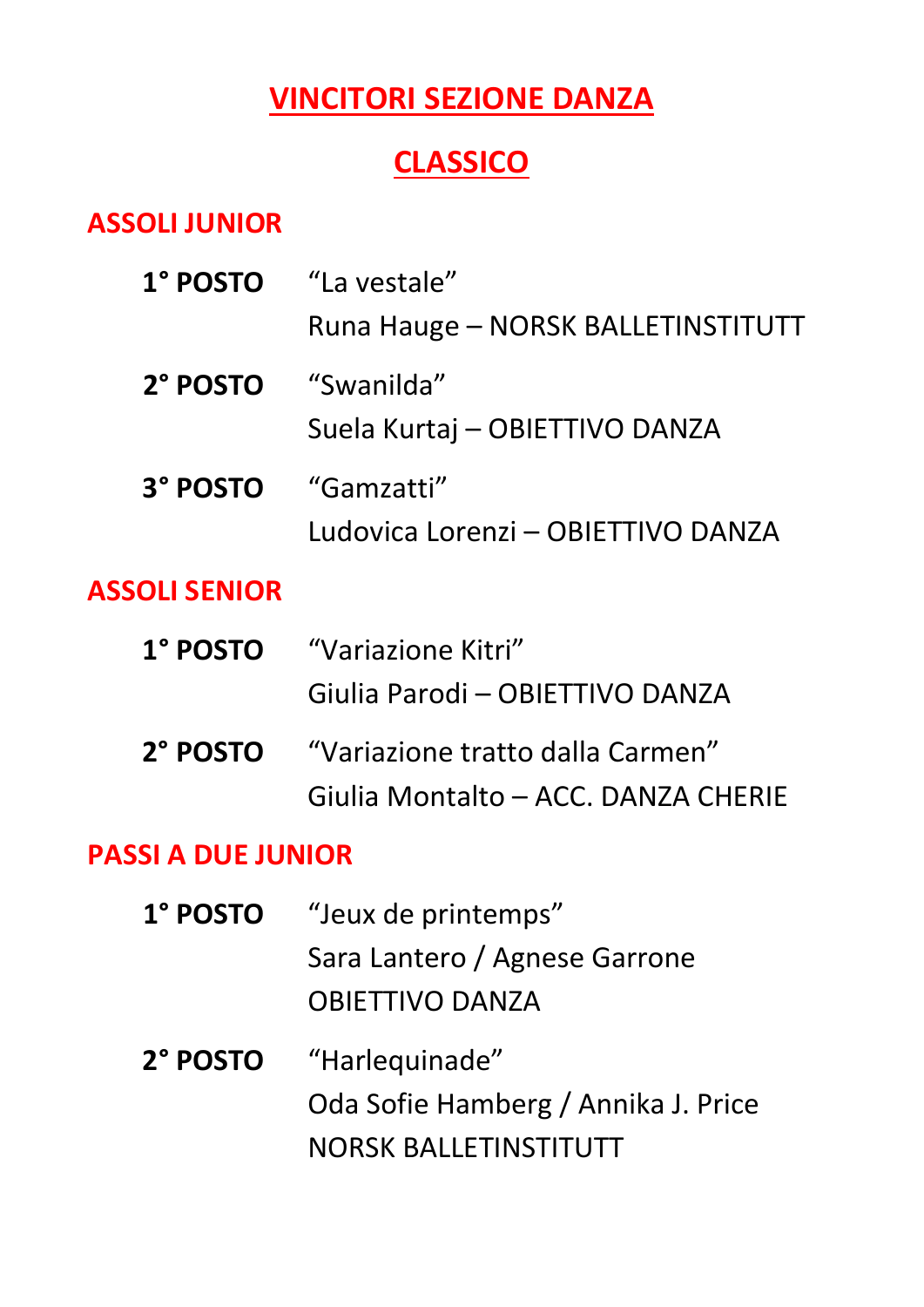#### GRUPPI JUNIOR

| 1° POSTO | "Baby dolls"                                |
|----------|---------------------------------------------|
|          | PUNTO ARTE MOVIMENTO                        |
| 2° POSTO | "Guarda le nuvole"<br>NORSK BALLETINSTITUTT |
| 3° POSTO | "Pink office"<br><b>OBIETTIVO DANZA</b>     |
|          |                                             |

### PREMIO MIGLIORE ESIBIZIONE CLASSICO

## "Baby dolls" PUNTO ARTE MOVIMENTO

### MODERN – CONTEMPORANEO

#### ASSOLI JUNIOR

| <b>1° POSTO</b> | "Variazione modern"<br>Sophia Carbonaro - OBIETTIVO DANZA |
|-----------------|-----------------------------------------------------------|
| 2° POSTO        | "Wanna fly"<br>Matteo Fogli - OBIETTIVO DANZA             |
|                 | <b>3° POSTO</b> "Experience"<br>Asia Gualco – AUTODIDATTA |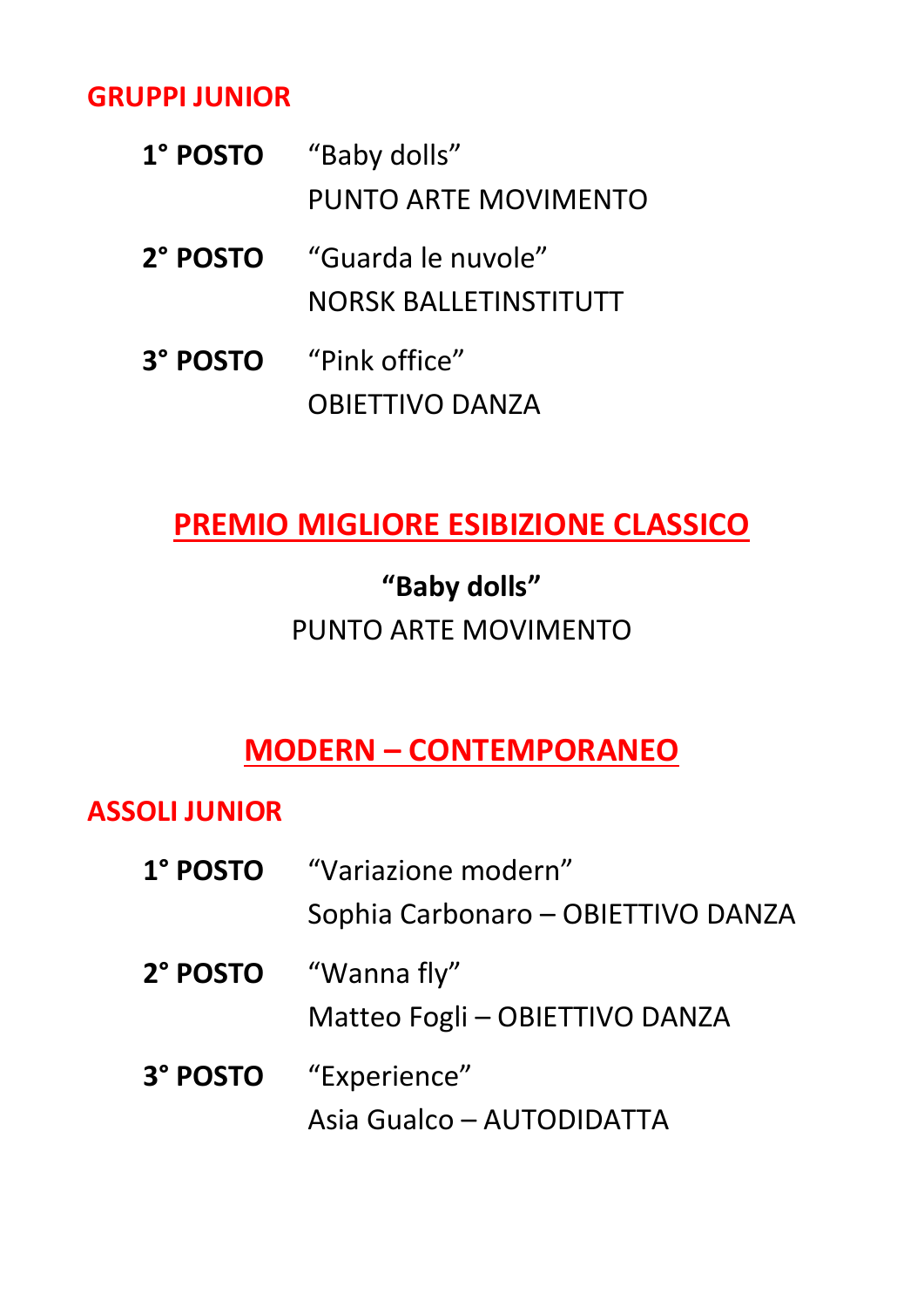#### ASSOLI SENIOR

| 1°POSTO "Graham"           |
|----------------------------|
| Oda Emilie Ostream Tafiord |
| <b>NORGES DANSESKOLE</b>   |

2° POSTO "Black angel"

 Mariagrazia Murano STUDIO DANZA NERVI

#### GRUPPI MINI

| 1° POSTO | "Short infinity" |
|----------|------------------|
|          | ARTI'S           |
| 2° POSTO | "Rockstars"      |
|          | ALYAT DANZA      |

#### GRUPPI JUNIOR

| 1° POSTO "Unsaid" |                              |
|-------------------|------------------------------|
|                   | ARTI'S                       |
| 2° POSTO          | "Tremore armonico"           |
|                   | <b>ARTI'S</b>                |
| 3° POSTO          | "Pirates"                    |
|                   | <b>NORSK BALLETINSTITUTT</b> |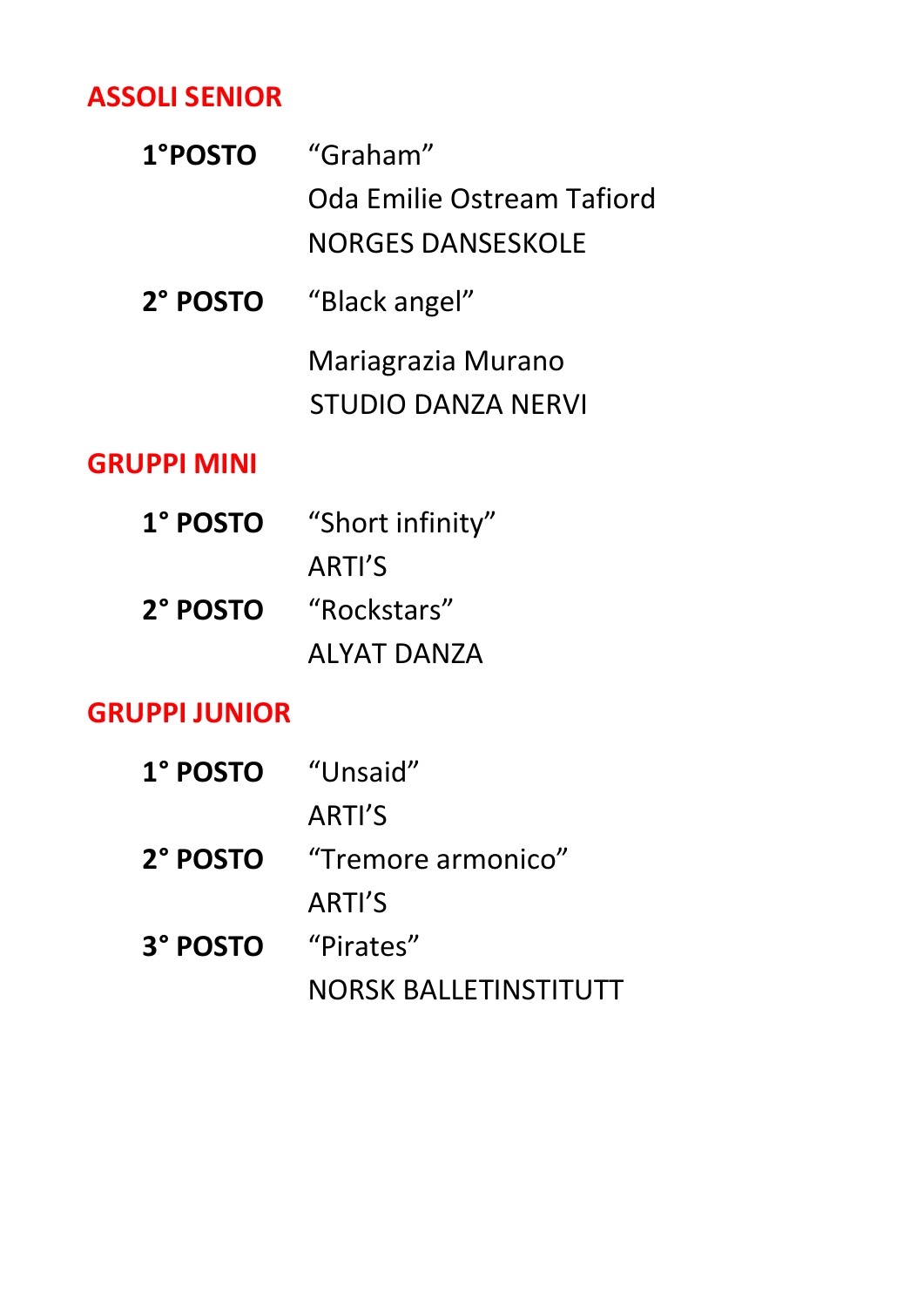#### PASSI A DUE SENIOR

- 1° POSTO "Finding in there" Alessia Ricci / Ludovico Murgia ARTI'S
- 2° POSTO "Obsession" Mariagrazia Murano / Filippo Zunino STUDIO DANZA NERVI

# PREMIO MIGLIORE ESIBIZIONE MODERN – **CONTEMPORANEO**

"Memories of three" ARTI'S

## HIP HOP

### GRUPPI JUNIOR

| <b>1° POSTO</b> | "Joker & Harley"         |
|-----------------|--------------------------|
|                 | <b>OBIETTIVO DANZA</b>   |
| 2° POSTO        | "Fuma fuma"              |
|                 | DANZERIA SAVONA          |
| 3° POSTO        | "Ti fa stare bene"       |
|                 | Little bounce crew - CFA |